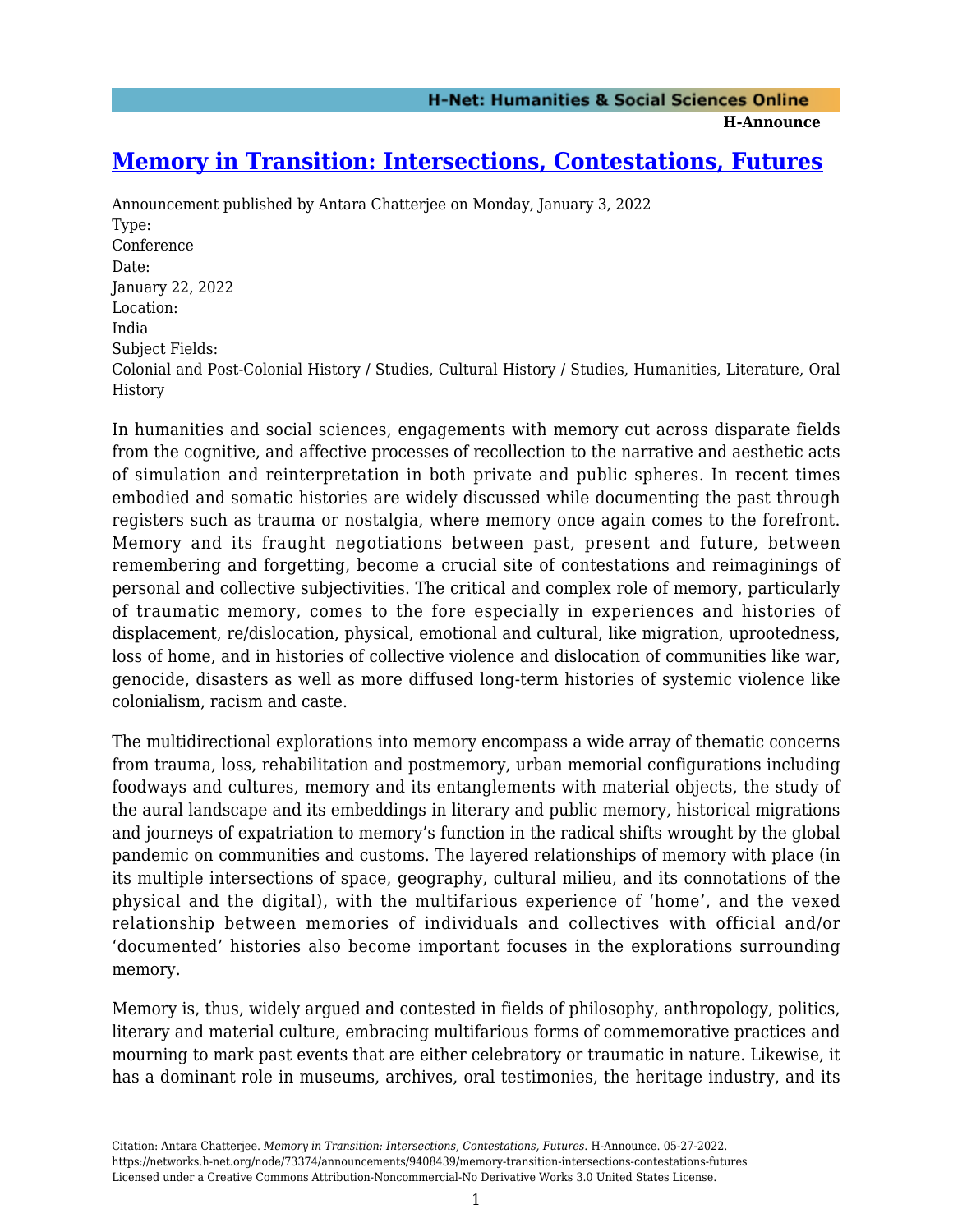## **H-Net: Humanities & Social Sciences Online H-Announce**

checkered associations with institutionalized history is imbricated in specific forms of remembrance and forgetting.

The proposed conference hopes to create an important platform for transdisciplinary dialogue around memory and its multiple knottings with motility, displacement and movement, environment, physical and virtual ecosystems, sustainability, cultural expression, affect and mental health. It seeks to understand the ways in which we may conceptualize and interpret this "multidirectionality" of memory against the contemporary historical milieu.

The conference also attempts to bring together an urgent constellation of critical thinking by braiding theory and praxis around "environmental memory" to interrogate urban development in the context of the Anthropocene and anthropogenic activities that have deleteriously impacted the natural world leading to the depletion of biodiversity to various manifestations of "eco-sicknesses". Holding a conference around memory in Bhopal in this context bears a special significance. The Bhopal Gas Tragedy of 1984, which scarred the city and the nation at large irreparably, became pivotal in framing environmental questions in India across the board—from postcolonial studies to public policies and civil society movements. Still known as the city of the gas disaster, almost four decades after the incident, it is necessary not only to review the ways in which the city negotiates with its traumatic past that looms large in public memory but to also initiate fresh ecocritical conversations on vulnerable and disenfranchised communities, resource management, restoration and healing. Finally, memory, both personal, collective and intergenerational, and mnemonic practices, become a potent framework to articulate the relationship between people, their habitats and the environment that wraps them and fosters the very sense of being.

We invite proposals for individual presentations and panels for a **three-day interdisciplinary international virtual conference** with the attempt of examining a spectrum of experiences and expressions to unfold memory's layered entanglements with biocultural, political and material practices.

## **Conference dates: 3-5 March, 2022**

Potential areas of investigation include, but are not limited to:

Memory, archive and oral history

Memory and diaspora

Memory and mental health

Memory and trauma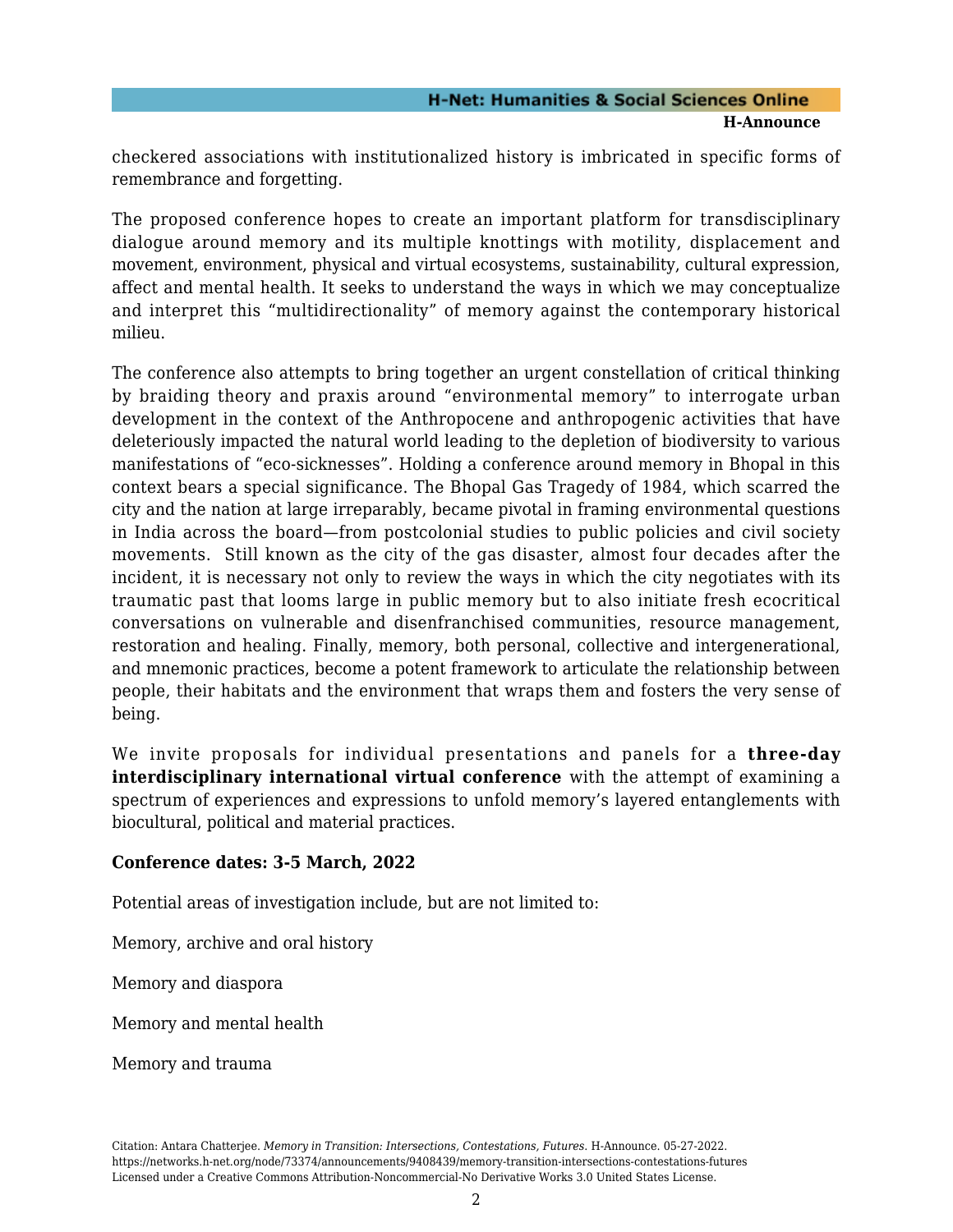### **H-Net: Humanities & Social Sciences Online**

**H-Announce** 

Memory and disaster Memory and/of crises Memory, migration and displacement Memory and the environment Memory and performance Memory, health and the pandemic Memory and food Memory and isolation Memory, time and technology Memory, spectrality and postcoloniality Collective and personal memory Institutionalization of memory Memory and materiality Memory and the digital

Inter-generational memory and postmemory

Please send proposals including a title, an abstract of no more than 300 words, and a short biographical statement of no more than 100 words to [memoryconference22@gmail.com](mailto:memoryconference22@gmail.com). The last date for receiving abstracts is **22 January 2022**. Acceptance will be intimated to selected participants by 31 January 2022.

The conference will be conducted in the **online mode**. Keeping the pandemic and the concomitant restrictions on travel in mind, speakers will join us online via Zoom/Google meet.

Selected paper presenters will be invited to contribute to a volume of essays emerging out of the conference, which will be submitted to an international publisher of repute for publication.

Citation: Antara Chatterjee. *Memory in Transition: Intersections, Contestations, Futures*. H-Announce. 05-27-2022. https://networks.h-net.org/node/73374/announcements/9408439/memory-transition-intersections-contestations-futures Licensed under a Creative Commons Attribution-Noncommercial-No Derivative Works 3.0 United States License.